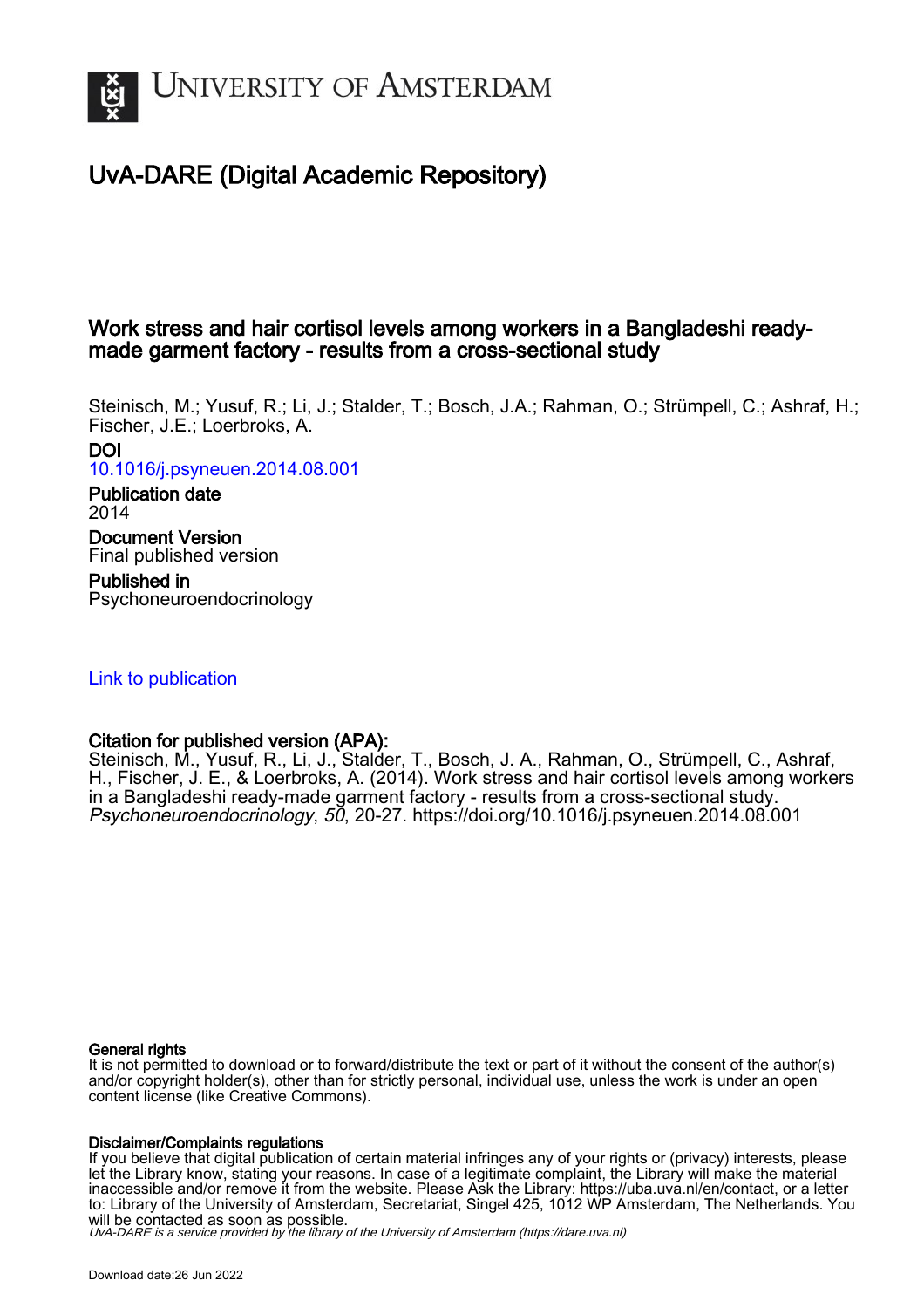

Available online at [www.sciencedirect.com](http://www.sciencedirect.com/science/journal/03064530)



journal homepage: <www.elsevier.com/locate/psyneuen>



# **Work stress and hair cortisol levels among workers in a Bangladeshi ready-made garment factory — Results from a cross-sectional study**



**Maria Steinisch<sup>a</sup>,b, Rita Yusuf <sup>c</sup>,d, Jian Li e, Tobias Stalder <sup>f</sup> , Jos A. Bosch<sup>a</sup>,<sup>g</sup> , Omar Rahman<sup>c</sup>,h, Christian Strümpell <sup>b</sup>,<sup>i</sup> ,** Hasan Ashraf<sup>b,i,j</sup>, Joachim E. Fischer<sup>a,b</sup>, Adrian Loerbroks<sup>a,b,e,</sup>\*

<sup>a</sup> *Mannheim Institute of Public Health, Social and Preventive Medicine, Mannheim Medical Faculty,*

*Heidelberg University, Ludolf-Krehl-Str. 7-11, 68167 Mannheim, Germany*

<sup>b</sup> *Cluster of Excellence ''Asia and Europe in a Global Context, Shifting Asymmetries in Cultural Flows'', Heidelberg University, Voßstr. 2, 69115 Heidelberg, Germany*

<sup>c</sup> *Centre for Health, Population and Development, Independent University, Bangladesh, Plot #16, Block B, Aftabuddin Ahmed Road, Bashundhara R/A, Dhaka 1229, Bangladesh*

<sup>d</sup> *School of Life Sciences, Independent University, Bangladesh, Plot #16, Block B, Aftabuddin Ahmed Road, Bashundhara R/A, Dhaka 1229, Bangladesh*

<sup>e</sup> *Institute of Occupational and Social Medicine, Centre for Health and Society, Faculty of Medicine,*

*University of Düsseldorf, Moorenstraße 5, 40225 Düsseldorf, Germany*

<sup>f</sup> *Department of Psychology, Technical University of Dresden, 01062 Dresden, Germany*

<sup>g</sup> *Department of Psychology, University of Amsterdam, Weesperplein 4, 1018 XA Amsterdam, The Netherlands*

<sup>h</sup> *School of Public Health, Independent University, Bangladesh, Plot #16, Block B, Aftabuddin Ahmed Road, Bashundhara R/A, Dhaka 1229, Bangladesh*

<sup>i</sup> *Department of Anthropology, South Asia Institute, Heidelberg University, Im Neuenheimer Feld 330, 69120 Heidelberg, Germany*

<sup>j</sup> *Health, Care and Body Programme Group, Amsterdam Institute of Social Science Research, University of Amsterdam, Kloveniersburgwal 48, 1012 CX Amsterdam, The Netherlands*

Received 15 February 2014; received in revised form 2 August 2014; accepted 2 August 2014

**KEYWORDS**

Work stress;

**Summary** Evidence on the association of work stress with cortisol levels is inconsistent and mostly stems from Western countries, with limited generalizability to other regions of the

Corresponding author at: Institute of Occupational and Social Medicine, Centre for Health and Society, Faculty of Medicine, University of Düsseldorf, Moorenstraße 5, Düsseldorf 40225, Germany. Tel.: +49 0211 81 08032; fax: +49 0211 81 18697.

*E-mail address:* [Adrian.Loerbroks@uni-duesseldorf.de](mailto:Adrian.Loerbroks@uni-duesseldorf.de) (A. Loerbroks).

[http://dx.doi.org/10.1016/j.psyneuen.2014.08.001](dx.doi.org/10.1016/j.psyneuen.2014.08.001)

<sup>0306-4530/©</sup> 2014 The Authors. Published by Elsevier Ltd. This is an open access article under the CC BY-NC-ND license (<http://creativecommons.org/licenses/by-nc-nd/3.0/>).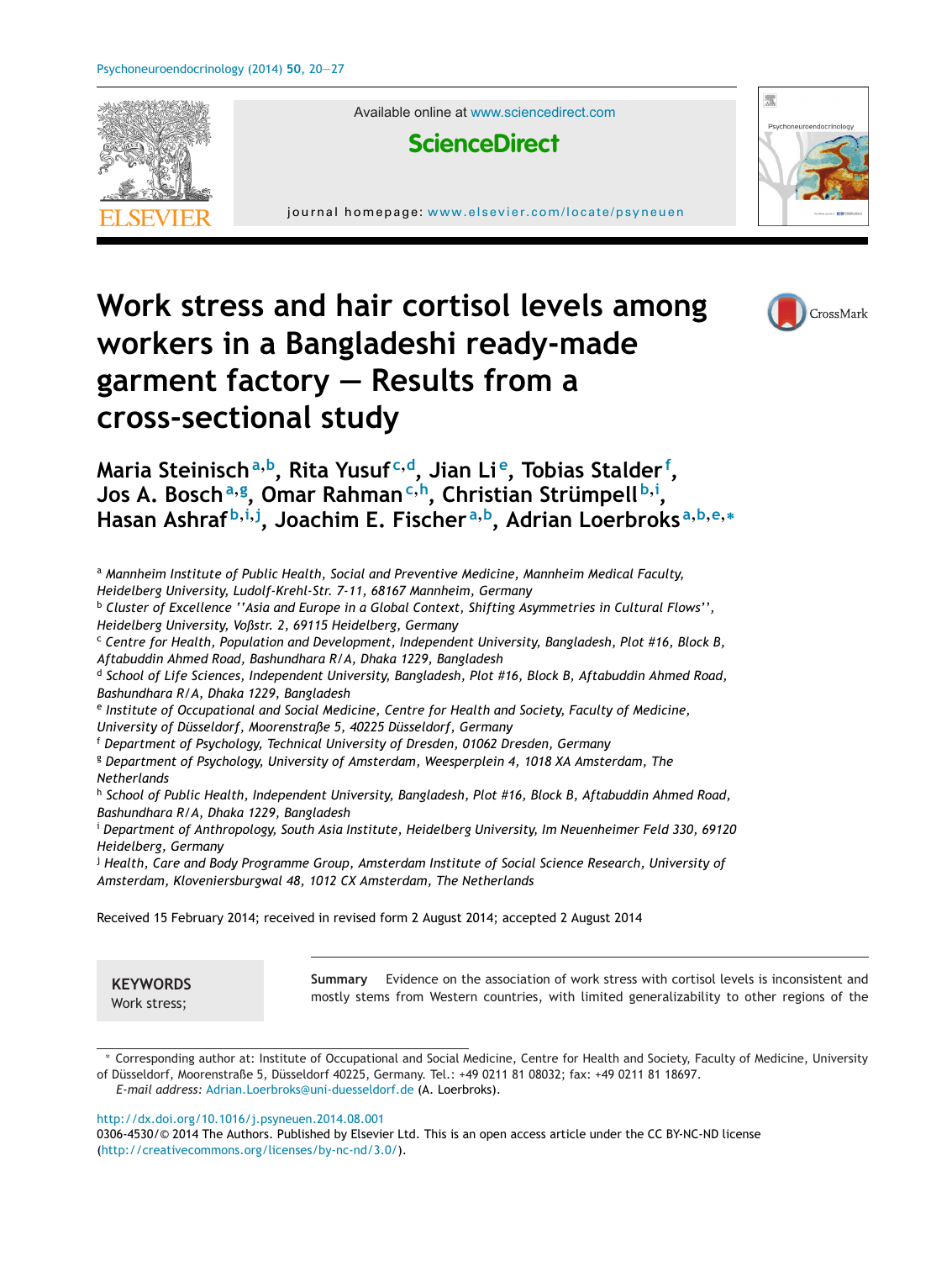Psychosocial working conditions; Cortisol; Hair; Bangladesh; Global garment industry world. These inconsistencies may partly be due to methodological limitations associated with the measurement of cortisol secretion in saliva, serum or urine. The present study set out to explore associations of work stress with long-term integrated cortisol levels in hair among 175 workers of an export oriented ready-made garment (RMG) factory in Dhaka, Bangladesh.

Work-related demands (WD), interpersonal resources (IR) and work-related values (WV) were assessed using a psychometrically evaluated interview. WD consisted of four items on physical demands, time pressure, worries about mistakes and exposure to abusive language. IR comprised five items addressing support, recognition, adequate payment, workers' trust in the management, and the management's trust in workers, as perceived by the workers. WV captured job security, promotion prospects and job latitude by three items. Hair cortisol concentrations (HCC) were analyzed by liquid chromatography—mass spectrometry. Stepwise multivariable linear regression models (backward elimination of predictors) were used to estimate associations of HCC with the three work stress components. For significant work stress component(s), further multivariable linear regression analyses were conducted to explore whether, and if so, which individual item(s) contributed most.

The mean HCC equaled 3.27 (SD 2.58) pg/mg. HCC were found to be significantly associated with WV (beta = 0.209,  $p = 0.021$ ). Additional analyses of the three WV items revealed that this association was largely driven the item on ''promotion prospects'' (beta = 0.230, *p* = 0.007) implying that the perception of *good* promotion prospects was associated with *higher* HCC.

The finding of elevated HCC with good promotion prospects may initially seem counter-intuitive, but is supported by research documenting that job promotion may result in poorer mental wellbeing. Moreover, being promoted in the Bangladeshi RMG industry may represent a stressful experience: job promotions are rare in this setting and are associated with the need to meet exceptional job-related demands. Further research from ethnic and culturally diverse occupational settings is needed to test this hypothesis, to shed light on the reproducibility of our findings and to improve our understanding of the psychobiological implications of psychosocial working conditions across cultures and contexts.

© 2014 The Authors. Published by Elsevier Ltd. This is an open access article under the CC BY-NC-ND license [\(http://creativecommons.org/licenses/by-nc-nd/3.0/\)](http://creativecommons.org/licenses/by-nc-nd/3.0/).

#### **1. Introduction**

Work stress is common in Western work forces ([National](#page-8-0) [Institute](#page-8-0) [for](#page-8-0) [Occupational](#page-8-0) [Safety](#page-8-0) [and](#page-8-0) [Health,](#page-8-0) [1999;](#page-8-0) [European](#page-8-0) [Foundation](#page-8-0) [for](#page-8-0) [the](#page-8-0) [Improvement](#page-8-0) [of](#page-8-0) [Living](#page-8-0) [and](#page-8-0) [Working](#page-8-0) [Conditions,](#page-8-0) [2006\)](#page-8-0) and is assumed to represent an emerging concern in developing countries [\(Houtman](#page-7-0) et [al.,](#page-7-0) [2007\).](#page-7-0) While a uniform definition of work stress is lacking, research predominantly conducted in Western countries has suggested theoretical models which are assumed to capture key components of stressful working experiences. The two most dominant and best researched of these models are the job demand control (JDC) model [\(Karasek,](#page-8-0) [1979\)](#page-8-0) and the effort-reward imbalance (ERI) model [\(Siegrist](#page-8-0) et [al.,](#page-8-0) [2004\).](#page-8-0) The JDC model conceptualizes work stress as resulting from situations with simultaneous exposure to high job demands (e.g., intense work) and low job control (e.g., reduced control over work, skill and variety of tasks). The ERI model, by contrast, posits that work conditions are particularly distressing when efforts (e.g., the working under time pressure and under insecure contracting conditions) are insufficiently reciprocated by rewards (e.g., adequate salary, good promotion prospects, job security and recognition from colleagues and supervisors).

Work stress (e.g. defined according to the JDC model or the ERI model) has been identified as a risk factor for adverse health outcomes [\(Siegrist](#page-8-0) et [al.,](#page-8-0) [2009\).](#page-8-0) Amongst others, cortisol may represent a mediator of these associations ([Staufenbiel](#page-8-0) et [al.,](#page-8-0) [2012\).](#page-8-0) However, according to a systematic review, the evidence on associations between work stress and diurnal cortisol levels is mixed ([Hansen](#page-7-0) et [al.,](#page-7-0) [2009\).](#page-7-0) This may partly be explained by the reliance of previous studies on cortisol assessments in saliva, serum or urine, which are affected by the temporal and situational variability of cortisol secretion and issues of non-compliance ([Stalder](#page-8-0) [and](#page-8-0) [Kirschbaum,](#page-8-0) [2012\).](#page-8-0) In contrast, cortisol assessments based on *hair* are considered to be less affected by these methodological limitations. Another advantage of hair cortisol concentrations (HCC) is that they reflect patterns of long-term cortisol secretion ([Stalder](#page-8-0) [and](#page-8-0) [Kirschbaum,](#page-8-0) [2012\),](#page-8-0) thereby capturing exposure to the stress hormone cortisol cumulatively over long time periods. Considerable data has supported the validity and reliability of this method (summarized in [Stalder](#page-8-0) [and](#page-8-0) [Kirschbaum,](#page-8-0) [2012\).](#page-8-0) Though evidence is still limited, studies have found HCC to be associated with various stress-related chronic conditions, such as psychiatric diseases ([Staufenbiel](#page-8-0) et [al.,](#page-8-0) [2012\)](#page-8-0) and myocardial infarction ([Pereg](#page-8-0) et [al.,](#page-8-0) [2011\).](#page-8-0)

At least two previous studies investigating HCC have addressed potential occupational determinants: [Manenschijn](#page-8-0) et [al.](#page-8-0) [\(2011b\)](#page-8-0) have observed higher HCC in employees working in shifts as compared to those not working in shifts. Furthermore, [Dettenborn](#page-7-0) et [al.](#page-7-0) [\(2010\)](#page-7-0) have reported higher HCC among unemployed individuals compared to those in employment. To date however, specific associations of HCC with work stress remain unexplored. Furthermore, given that cultural factors may affect the appraisal of occupational stress ([Mazzola](#page-8-0) et [al.,](#page-8-0) [2011\),](#page-8-0) it is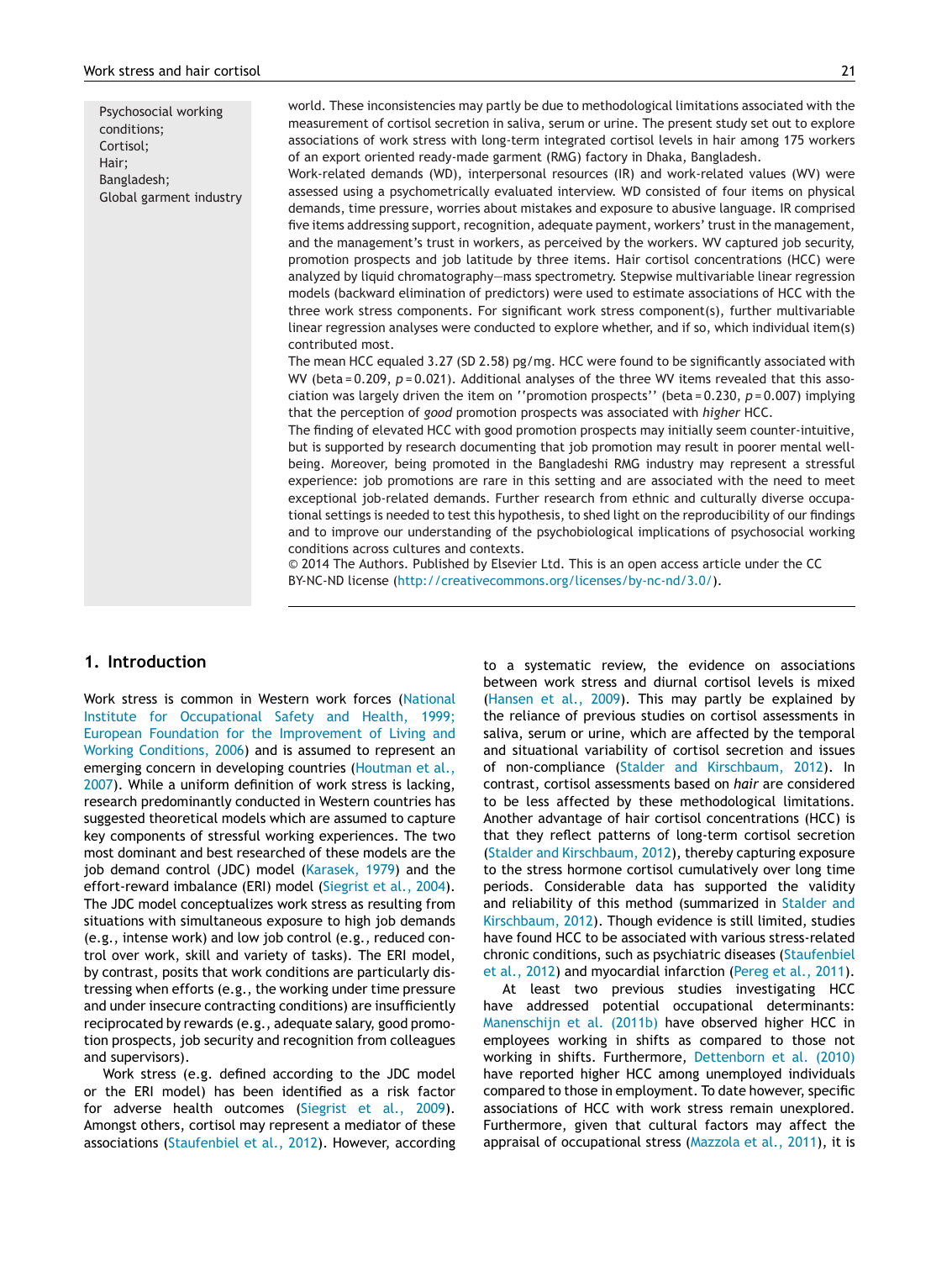a large limitation of the extant work stress literature that the vast majority of published studies stems from Western populations.

The present study therefore set out to examine associations between HCC and work stress among employees of a ready-made garment (RMG) factory in Bangladesh. As such, ours is to our knowledge the first study to extend the predominant focus of endocrine work stress research to non-Western populations. This particular occupational research setting was chosen because it is known to be highly stressful: the exceptionally poor working conditions of RMG workers have been a matter of substantial international attention and have been considered disastrous and as being characterized by low wages, exposure to violence, and a high work load [\(Bajaj,](#page-7-0) [2010;](#page-7-0) [Ashraf](#page-7-0) [and](#page-7-0) [Strümpell,](#page-7-0) [2011;](#page-7-0) [Ethirajan,](#page-7-0) [2012;](#page-7-0) [Yardley,](#page-7-0) [2012\).](#page-7-0) Furthermore the setting of our study is of broader societal relevance, both locally and for Western countries: Bangladesh is one of the leading exporters of ready-made garments worldwide [\(World](#page-8-0) [Trade](#page-8-0) [Organization,](#page-8-0) [2011\)](#page-8-0) and produces almost exclusively for markets in Europe and North America ([Ahmed](#page-7-0) [and](#page-7-0) [Ahmed,](#page-7-0) [2011\).](#page-7-0) Furthermore, RMG workers represent one of the largest professional groups in Bangladesh (approximately 4 million workers). Research into the psychosocial work conditions and their potential health effects in this occupational population is therefore of public health interest.

Given that previous studies suggested associations of HCC with chronic stress ([Van](#page-8-0) [Uum](#page-8-0) et [al.,](#page-8-0) [2008\)](#page-8-0) or occupational factors ([Dettenborn](#page-7-0) et [al.,](#page-7-0) [2010;](#page-7-0) [Manenschijn](#page-7-0) et [al.,](#page-7-0) [2011b\)](#page-7-0) and given the notion that previous inconsistencies in findings regarding the association of cortisol and work stress might be attributed to methodological limitations of shortterm cortisol assessments [\(Stalder](#page-8-0) [and](#page-8-0) [Kirschbaum,](#page-8-0) [2012\),](#page-8-0) we set out to determine associations between work stress and HCC. We hypothesized that work stress in the RMG setting in Bangladesh would be associated with elevated HCC.

#### **2. Methods**

#### **2.1. Setting and participants**

Details on this study have been published elsewhere [\(Steinisch](#page-8-0) et [al.,](#page-8-0) [2013\).](#page-8-0) Briefly, between February and March 2012, a cross-sectional interview-based study was conducted among workers of an export-oriented RMG factory in Dhaka, Bangladesh. A total of 553 workers were employed in the selected factory and valid interview data were obtained from 514 (93%) individuals. Of these, a total of 131 female and 44 male workers provided hair samples (34%). This study received ethical approval by the Bangladesh Medical Research Council and was conducted in accordance with the Declaration of Helsinki. All procedures were carried out with written informed consent of the participants.

#### **2.2. Work stress measures**

Work stress was measured by a psychometrically evaluated interview ([Steinisch](#page-8-0) et [al.,](#page-8-0) [2013\)](#page-8-0) combining a sevenitem version of the ERI questionnaire [\(Siegrist](#page-8-0) et [al.,](#page-8-0) [2009\)](#page-8-0) with five setting-specific items derived from previous ethnographic research ([Ashraf](#page-7-0) [and](#page-7-0) [Strümpell,](#page-7-0) [2011\).](#page-7-0) The seven-item ERI questionnaire captured ''efforts'' by two items (perceived physical demands and time pressure) and ''rewards'' by five items (perceptions of social support, salary, recognition, promotion prospects, and job security). The five setting-specific items addressed worries about making mistakes, exposure to abusive language, workers' trust in the management, and the management's trust in workers, as perceived by the workers, and job latitude. The latter set of items was added based on the hypothesis that the perception of work stress is considerably influenced by contextual factors such as the cultural environment [\(Chun](#page-7-0) et [al.,](#page-7-0) [2006\)](#page-7-0) and that Western work stress scales might therefore not necessarily cover all dimensions of work stress that are relevant to the workers in the RMG setting in Bangladesh.

The twelve items included in the employed questionnaire clustered into three components: *work-related demands* (WD) (four items on high physical demands, time pressure, worries about mistakes, exposure to abusive language), *interpersonal resources* (IR) (five items on respectively support, recognition, adequate payment, workers' trust in the management, and the management's trust in workers, as perceived by the workers), and *work-related values* (WV) (three items on job security, promotion prospects, and job latitude). A sum score was calculated for each component. Higher scores indicate higher *work-related demands*, *interpersonal resources* and *work-related values*, respectively.

#### **2.3. Hair cortisol analyses**

Participants provided one or two hair strands with a diameter of 2—3 mm each. Hair strands were taken as close to the scalp as possible from a posterior vertex position. One scalp-near 2 cm hair segment was used for the analysis of HCC, which is assumed to reflect a 2-month period of hair growth. Wash and steroid extraction proce-dures followed the laboratory protocol described by [Gao](#page-7-0) et [al.](#page-7-0) [\(2013\).](#page-7-0) Hair samples were washed with 2.5 mL isopropanol for 3 min and cortisol was extracted from 10 mg of whole, nonpulverized hair using  $1800 \mu L$  methanol in the presence of cortisol- $d_4$  as internal standard for 18h at room temperature. Following centrifugation at 15,200 × *g* for 2 min and transferring of 1 mL of the clear supernatant into a new 2 mL tube, the alcohol was evaporated at 65 ◦C under a constant stream of nitrogen and reconstituted with 250  $\mu$ L double-distilled water. 200  $\mu$ L was subsequently injected into a Shimadzu HPLC-tandem mass spectrometry system (Shimadzu, Canby, Oregon) coupled to an ABSciex API 5000 Turbo-ion-spray triple quadrupole tandem mass spectrometer (AB Sciex, Foster City, California) with purification by on-line solid-phase extraction. Lower limits of quantification of this assay have been shown to be below 0.1 pg/mg cortisol, with inter- and intra-assay coefficients of variance between 3.7% and 8.8% ([Gao](#page-7-0) et [al.,](#page-7-0) [2013\).](#page-7-0)

#### **2.4. Statistical analyses**

HCC data were ln-transformed to establish a normal distribution. Four outliers with standardized residuals exceeding 3.0 were excluded prior to statistical analyses, which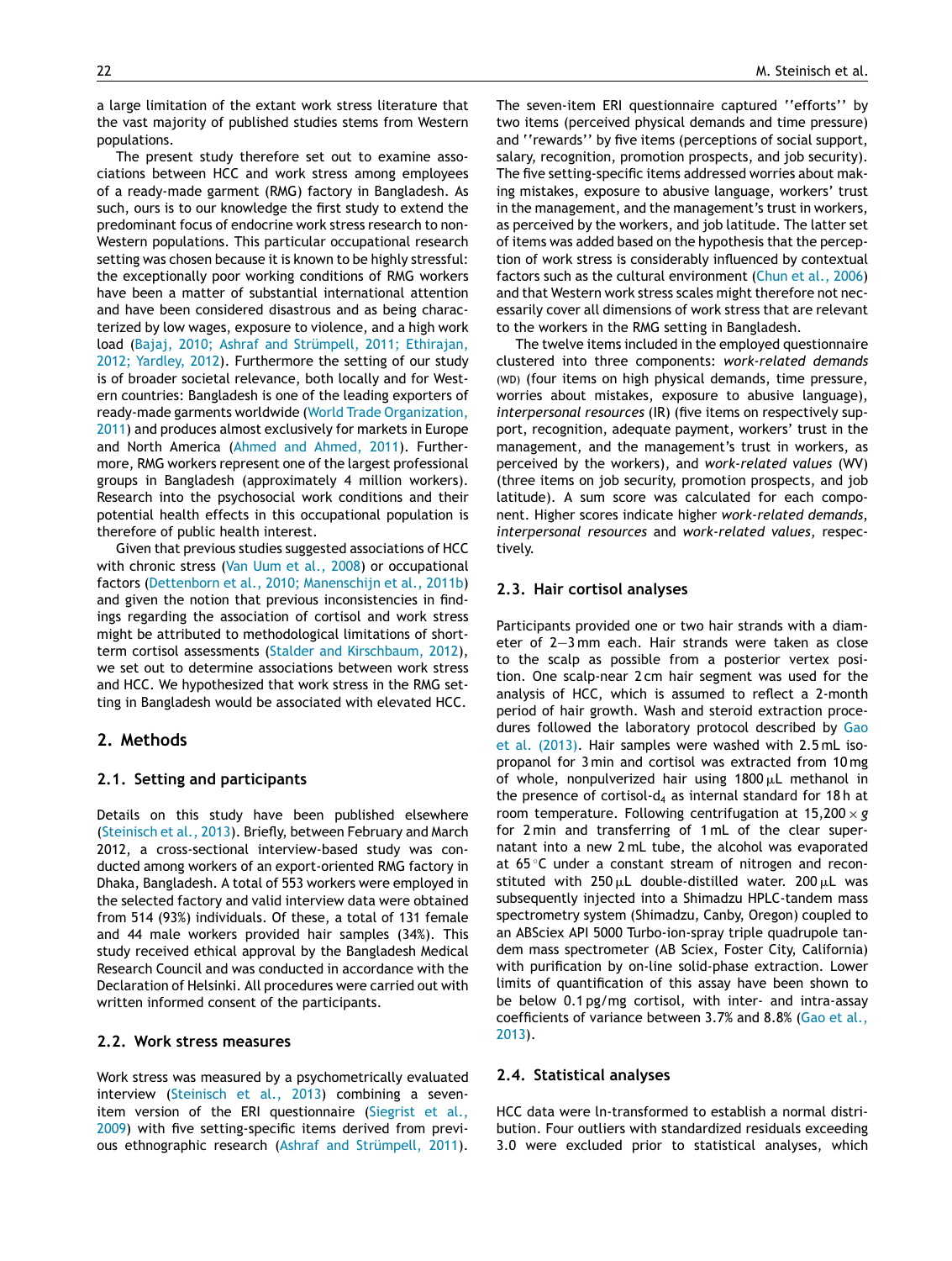resulted in an analytical sample of 171 participants. First, characteristics of participants from whom hair samples were collected were compared with those who had not provided hair (chi-squared tests and *t*-tests). Second, in exploratory analyses associations of HCC with demographics, occupational and health-related variables were examined (Pearson correlational analyses for continuous variables and ANCOVA for categorical variables). Third, stepwise multivariable linear regression analyses with backward elimination of predictors were run to examine associations of the individual work stress components or potential confounders with HCC (*n* = 119). The final model was chosen based on the criteria *F* probability to enter ≤0.05 and *F* probability to remove  $\geq$ 0.10. For the significant work stress component(s), further multivariable linear regression analyses with backward elimination of predictors were conducted to explore whether, and if so, which individual item(s) contributed most.

All analyses, including the initial multivariable model for backward elimination analyses, were controlled for variables (1) which were identified as potential confounders in previous research ([Dettenborn](#page-7-0) et [al.,](#page-7-0) [2012;](#page-7-0) [Feller](#page-7-0) et [al.,](#page-7-0) [2014\),](#page-7-0) and (2) which were assumed to show some variation within the study sample. While alcohol consumption, obesity and dying of hair, for instance, may represent determinants of HCC ([Manenschijn](#page-8-0) et [al.,](#page-8-0) [2011a;](#page-8-0) [Stalder](#page-8-0) et [al.,](#page-8-0) [2012;](#page-8-0) [Manenschijn](#page-8-0) et [al.,](#page-8-0) [2013\),](#page-8-0) these variables were unlikely to vary in our study sample: Bangladeshi population samples do usually not report alcohol consumption ([World](#page-8-0) [Health](#page-8-0) [Organization,](#page-8-0) [2011\).](#page-8-0) Further, during the conduct of a face-to-face pilot study in the selected RMG factory [\(Steinisch](#page-8-0) et [al.,](#page-8-0) [2013\),](#page-8-0) we observed that none of the worker was obese and none seemed to dye their hair. Thus, these items were not assessed as they are unlikely to exert confounding effects. In the present study the following set of confounders was therefore used: age (20 or younger/21—29/30—39/40—49/50—59), sex (female/male), current tobacco use (yes/no) and poor self-reported health (SRH) (yes/no).

In our study setting, hierarchy and assigned tasks are strongly linked to gender ([Ashraf](#page-7-0) [and](#page-7-0) [Strümpell,](#page-7-0) [2011\).](#page-7-0) As this may contribute to differing perceptions of work stress, we ran sensitivity analyses restricted to non-supervising women as these represent the largest subgroup in our study. SPSS 21 was used for all analyses.

#### **3. Results**

Among the survey participants (84% women), men were relatively more likely to provide hair than women (*p* < 0.0001), unmarried participants were more likely to provide hair than married participants  $(p=0.006)$ , and tobacco users were more likely to provide hair than non-users (*p* = 0.007). Also, poor self-rated health was positively associated with the provision of hair  $(p=0.006)$ . The sample included in the present analysis (i.e. those providing both interview data and hair) mainly consisted of young female employees with low educational backgrounds who were employed as workers (as opposed to supervisors/managers, see [Table](#page-5-0) 1). Daily income was equal to or less than 230 Bangladeshi Taka (BDT) (\$2.8) for 85% of the employees. Mean weekly overtime equaled 7.3 h (SD 4.3). Fifty per cent of the workers reported poor health. Mean scores of the work stress component scales were 6.3 (SD 1.3) for *WD* (potential range: 4—8), 9.4 (SD 0.9) for *IR* (potential range: 5—10) and 4.6 (SD 1.0) for *WV* (potential range: 3—6). The mean HCC was 3.27 (SD 2.58) pg/mg. As shown in [Table](#page-5-0) 1, HCC did not significantly differ across the respective subgroups for age, sex, marital status, education, type of job within the factory, daily income, weekly over hours, tobacco use or SRH.

Using stepwise backward multivariable regression analyses, the final model after removal of variables according to the probability of *F*-to-remove included age and *workrelated values* (WV). The variable WV showed a significant association with HCC (beta = 0.209, *p* = 0.021) (see [Table](#page-6-0) 2). Increasing WV scores were associated with increasing HCC, implying that a sum score reflecting better promotion prospects, higher job latitude and higher job security was related to *higher* HCC. When we examined each of these items' contribution to the overall association of WV with HCC, only the item on promotion prospects showed a significant association with HCC (beta = 0.230, *p* = 0.007) (see [Table](#page-6-0) 3). Mean cortisol values were 3.50 (SD 2.63) pg/mg for those reporting high promotion prospects versus 2.67 (SD 1.83) pg/mg among those with low promotion prospects.

Rerunning the backward multiple regression analyses restricted to non-supervising women yielded the same pattern of associations as observed in the primary analyses: age and work-related values showed significant associations with HCC (beta =  $-0.230$ ,  $p = 0.032$  and beta = 0.243, *p* = 0.024, respectively). Again, only the item reflecting promotion prospects showed a significant relationship with HCC (beta = 0.281, *p* = 0.006) when we assessed associations of each WV item with HCC (data not shown in tables).

#### **4. Discussion**

To the best of our knowledge, this is the first study to study associations between work stress and HCC. Our findings add to evidence from studies highlighting other types of occupational determinants of HCC levels, i.e., unemployment and shift work [\(Dettenborn](#page-7-0) et [al.,](#page-7-0) [2010;](#page-7-0) [Manenschijn](#page-7-0) et [al.,](#page-7-0) [2011b\).](#page-7-0) Moreover, our study is one of few investigating HCC and endocrine responses to stress exposure in a non-Western setting. Our findings add to the recent reports regarding potential associations between the exposure to work stress and diurnal cortisol levels: Three reviews have been published on adverse psychosocial working conditions and cortisol levels [\(Chida](#page-7-0) [and](#page-7-0) [Steptoe,](#page-7-0) [2009;](#page-7-0) [Hansen](#page-7-0) et [al.,](#page-7-0) [2009;](#page-7-0) [Chandola](#page-7-0) et [al.,](#page-7-0) [2010\).](#page-7-0) Two of these, involving 16 and 28 studies, respectively, were unable to find consistent associations of work stressors and diurnal cortisol levels in serum or urine [\(Hansen](#page-7-0) et [al.,](#page-7-0) [2009;](#page-7-0) [Chandola](#page-7-0) et [al.,](#page-7-0) [2010\).](#page-7-0) While these inconsistencies may partly be due to difficulties with the measurement of long-term cortisol secretion in saliva, serum or urine, the current study presents a promising novel approach which is considered a more appropriate indicator of long-term integrated cortisol levels.

Out of three work stress components, only *WV* showed a significant association with HCC in our study population. Notably, favorable *work-related values* were associated with *higher* HCC. This relationship is not in keeping with the assumption that work stress exposure (i.e. *adverse work*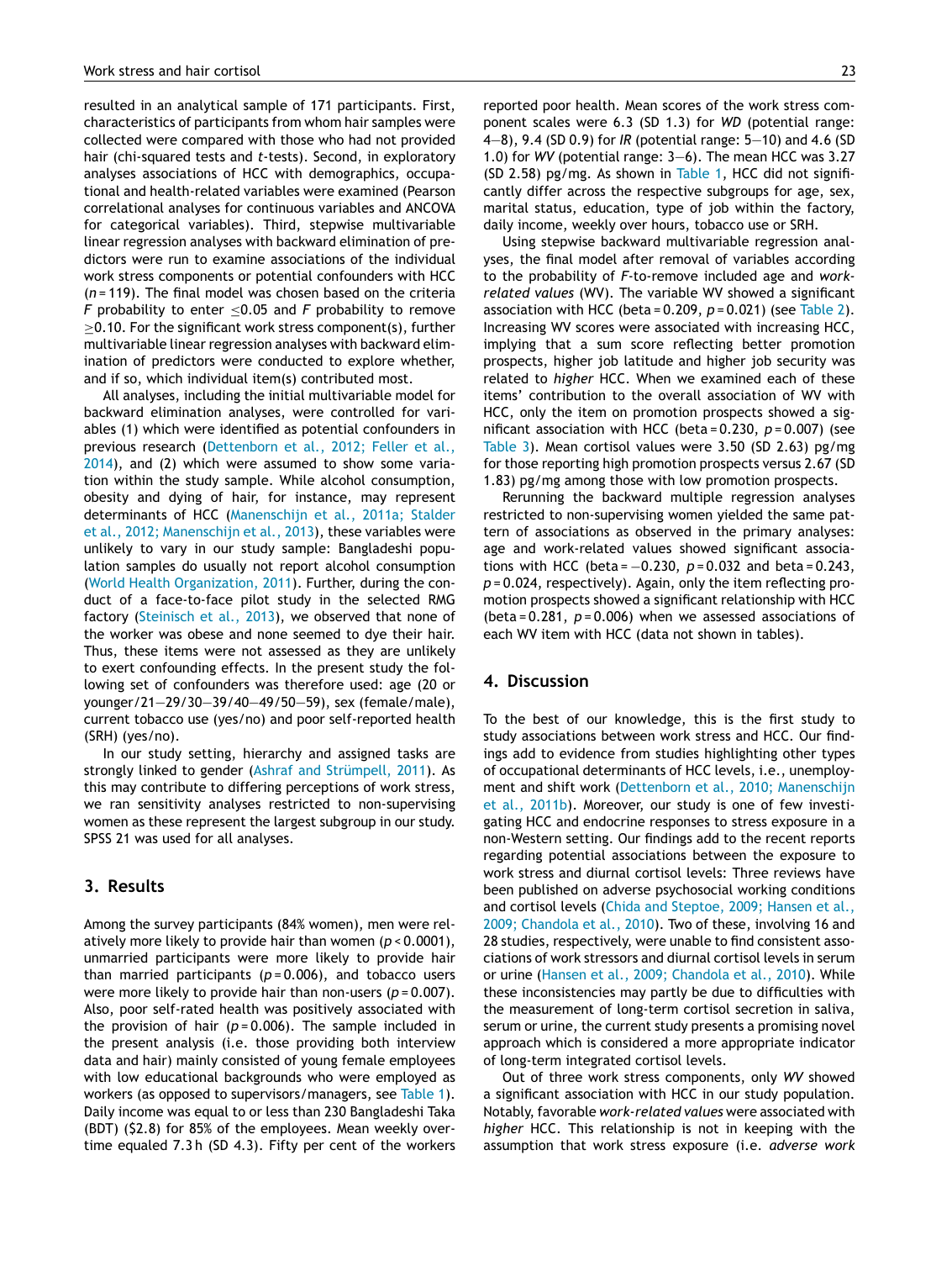| Characteristics                                         |                 | Association with HCC <sup>i</sup>                     |                       |         |
|---------------------------------------------------------|-----------------|-------------------------------------------------------|-----------------------|---------|
|                                                         |                 | $F$ (df <sub>M</sub> , df <sub>R</sub> ) <sup>a</sup> | $r$ (df) <sup>b</sup> | p-Value |
| Cortisol (pg/mg) ( $n = 171$ ), mean (SD <sup>c</sup> ) | 3.27(2.58)      |                                                       |                       |         |
| Age, $n$ $(\%)$                                         |                 | 1.41(3, 163)                                          |                       | 0.243   |
| $\leq$ 20 years                                         | 94 (55.3)       |                                                       |                       |         |
| $21 - 29$ years                                         | 55 (32.4)       |                                                       |                       |         |
| $30 - 39$ years                                         | 14(8.2)         |                                                       |                       |         |
| $40-49$ years                                           | 7(4.1)          |                                                       |                       |         |
| Female, $n$ $%$                                         | 129 (75.4)      | 0.25(1, 165)                                          |                       | 0.616   |
| Marital status, $n$ (%)                                 |                 | 0.36(1, 164)                                          |                       | 0.246   |
| Married                                                 | 74 (43.3)       |                                                       |                       |         |
| Unmarried                                               | 97 (56.7)       |                                                       |                       |         |
| Education, $n$ $%$                                      |                 | 0.06(2, 163)                                          |                       | 0.943   |
| No formal education                                     | 17(9.9)         |                                                       |                       |         |
| Grade $1-10$                                            | 140 (81.9)      |                                                       |                       |         |
| Lower secondary exam or higher                          | 14(8.2)         |                                                       |                       |         |
| Type of Job within factory, $n$ (%)                     |                 | 0.21(1, 164)                                          |                       | 0.651   |
| Workers                                                 | 156 (91.2)      |                                                       |                       |         |
| Supervisor or manager                                   | 15(8.8)         |                                                       |                       |         |
| Daily income, mean BDT <sup>d</sup> (SD) ( $n = 152$ )  | 192.25 (122.96) |                                                       | 0.03(146)             | 0.706   |
| $37$ BDT <sup>e</sup>                                   | 1(0.7)          |                                                       |                       |         |
| $37.1 - 115$ BDT <sup>f</sup>                           | 11(7.2)         |                                                       |                       |         |
| 115.1-230 BDT <sup>g</sup>                              | 118 (77.6)      |                                                       |                       |         |
| >230 BDT                                                | 22(14.5)        |                                                       |                       |         |
| Weekly overtime hours ( $n = 136$ ), mean, SD           | 7.3(4.3)        |                                                       | 0.04(130)             | 0.662   |
| Tobacco use, $n$ $%$                                    |                 | 0.01(1, 165)                                          |                       | 0.939   |
| Yes                                                     | 25(14.6)        |                                                       |                       |         |
| No                                                      | 146 (85.4)      |                                                       |                       |         |
| Poor self-rated health, $n$ (%) <sup>h</sup>            | 86 (50.3)       | 0.10(1, 165)                                          |                       | 0.747   |

<span id="page-5-0"></span>**Table 1** Characteristics of the study sample and exploratory analyses with hair cortisol concentrations (HCC).

<sup>a</sup> Ancova *F*-ratio (degrees of freedom for the effect of the model (df<sub>M</sub>), degrees of freedom for the residuals of the model (df<sub>R</sub>) for categorical variables).

<sup>b</sup> Pearson's *r*-Coefficient (degrees of freedom (df)) for continuous variables.

<sup>c</sup> Standard deviation.

<sup>d</sup> BDT, Bangladeshi Taka.

<sup>e</sup> 37 BDT equal the extreme international poverty line of 1.25 USD purchasing power parity.

 $f$  115 BDT/day equate to the national minimum wage of 3000 BDT/month at 26 working days (Bangladesh Ministry of Labour and Employment. People's Republic of Bangladesh, 2010). 3000 BDT/month equal 35.7 USD/month.

<sup>g</sup> 230 BDT equal 2.8 USD.

h Self-rated health (SRH) was measured using a 5-point Likert scale ranging from very good to very bad. Moderate, bad and very bad SRH were categorized into poor SRH.

Adjusted for age, sex, tobacco use and self-rated health.

*related-values*) is associated with higher HCC. Out of the three separate *WV* items only the item addressing *promotion prospects* was associated with HCC. This observation might highlight an association specific to the occupational context of our study: Promotions in the RMG industry of Bangladesh involve pressure to perform exceptionally well at work and require extraordinary loyalty to the management as well as readiness to penalize coworkers. Those perceiving their promotion prospects as good or who are actually being considered for promotion may thus be more likely to experience their work as stressful (H. Ashraf, personal communication).<sup>1</sup> Our findings may however have generalizability beyond our study setting. Recent studies conducted in Western countries and across various occupational groups have highlighted that actual job promotion may be detrimental to mental wellbeing ([Boyce](#page-7-0) [and](#page-7-0) [Oswald,](#page-7-0)

 $1$  HA conducted anthropological fieldwork in a Bangladeshi RMG factory for a period of 14 months.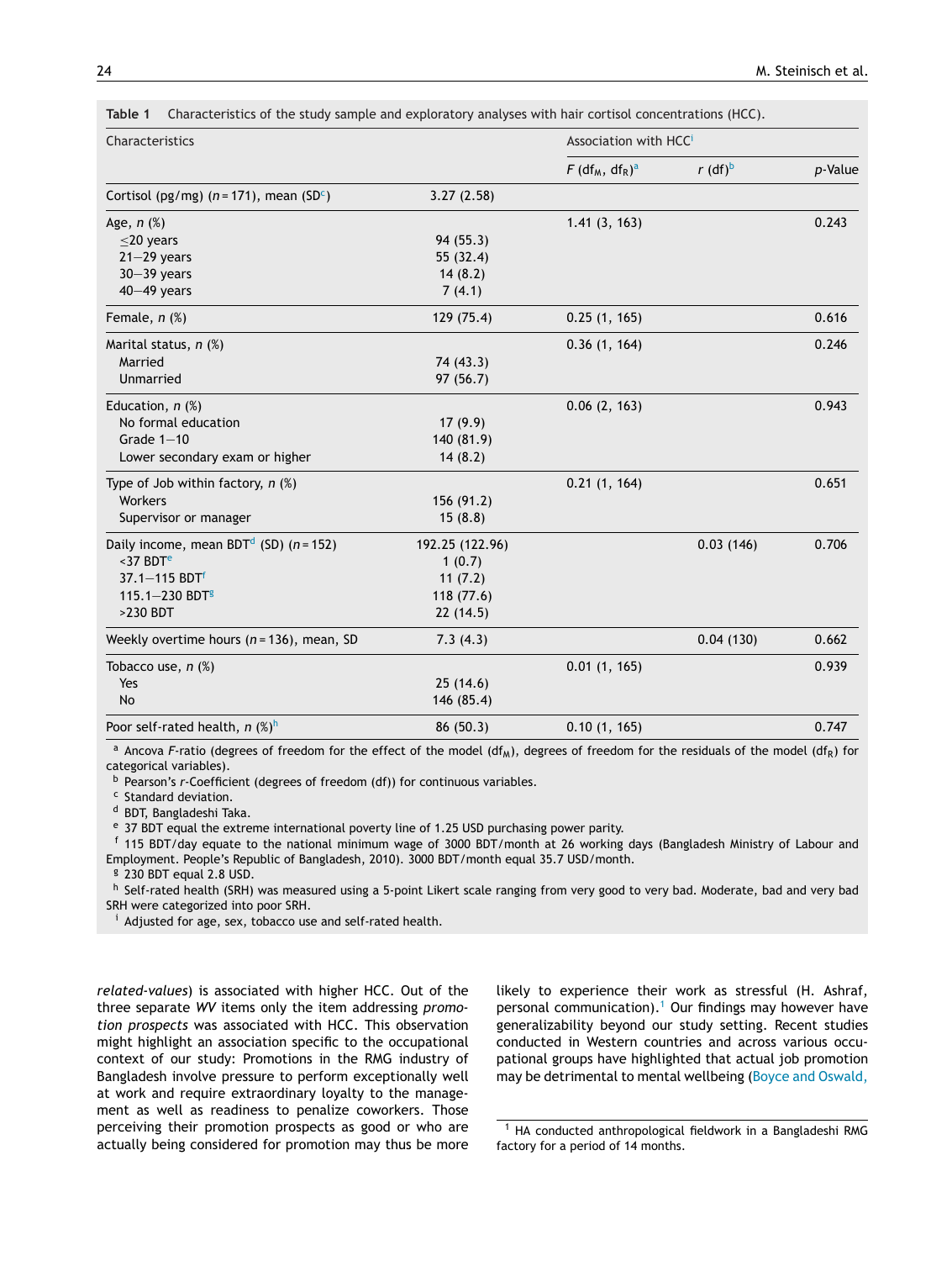<span id="page-6-0"></span>

| Associations of HCC with work stress components.<br>Table 2 |                                     |             |                      |                   |                                   |                         |                              |
|-------------------------------------------------------------|-------------------------------------|-------------|----------------------|-------------------|-----------------------------------|-------------------------|------------------------------|
|                                                             |                                     |             | Indicator parameters | Model parameters  |                                   |                         |                              |
| Model (n)                                                   | Indicator                           | <b>Beta</b> | p-Value              | Adjusted R-Square | $F$ -ratio (d $F_M$ , d $F_R^b$ ) | p-Value of<br>the model | $\triangle$ AIC <sup>c</sup> |
| 6(119)                                                      | Work related<br>values <sup>a</sup> | 0.209       | 0.021                | 0.057             | 4.545(2, 116)                     | 0.013                   | 0.377                        |
|                                                             | Age                                 | $-0.174$    | 0.053                |                   |                                   |                         |                              |

<sup>a</sup> Job security, promotion prospects, job latitude.

 $b$  Ancova F-ratio (degrees of freedom for the effect of the model (dfM), degrees of freedom for the residuals of the model (dfR) for categorical variables).

Akaike information criterion.

[2012;](#page-7-0) [Johnston](#page-7-0) [and](#page-7-0) [Lee,](#page-7-0) [2012\).](#page-7-0) One may hypothesize that job promotion exerts its adverse health effects already upon its anticipation (in contrast to actual promotion).

An alternative explanation for this particular finding may be put forward: Assuming that the lack of promotion prospects is in fact perceived as a stressor, our findings might be explained by the hypothesis that prolonged stress has the potential to *diminish* HPA axis activity. Long term levels of cortisol as detected in hair have been found to be blunted in patients with posttraumatic stress disorder [\(Luo](#page-8-0) et [al.,](#page-8-0) [2012;](#page-8-0) [Steudte](#page-8-0) et [al.,](#page-8-0) [2013\)](#page-8-0) and in patients with generalized anxiety disorder ([Steudte](#page-8-0) et [al.,](#page-8-0) [2011\).](#page-8-0) Due to the psychopathological character of the stressors in those studies, their findings might not necessarily be transferable to the work place setting of our study. However, one has to consider the possibility that under certain circumstances of chronic stress exposure HPA axis activity is potentially diminished — thereby allowing the alternative hypothesis that in workers with poor promotion prospects cortisol secretion may be blunted. Further research is needed to determine whether chronic and ongoing psychosocial stress exposure, as experienced in the current setting, has the potential to diminish HPA axis activity.

The lack of consistency of associations between selfreported work stress measures and HCC, as observed in our study, is in keeping with various previous studies on self-reported stress measures and HCC ([Stalder](#page-8-0) [and](#page-8-0) [Kirschbaum,](#page-8-0) [2012;](#page-8-0) [Staufenbiel](#page-8-0) et [al.,](#page-8-0) [2012\).](#page-8-0) It has been argued that this inconsistency of findings may stem from the fact that self-reported stress measures and HCC may refer to different time periods ([Staufenbiel](#page-8-0) et [al.,](#page-8-0) [2012\):](#page-8-0) HCC is assessed for a fixed time period defined by the length of the hair strand, while interviews used to assess work stress often fail to provide any reference time frame to respondents' recall and might not or only partially reflect the time period covered by HCC. This could represent an alternative explanation for the findings of the current study. Information on the duration of participants' employment in the garment sector would have been useful to improve our understanding of the potential correspondence of the time frame reflected by HCC and potential exposure to work stress related to working in the RMG industry. However, as suggested by a pilot study it was not feasible to obtain this information based on self-reports in the current setting: RMG staff in Bangladesh usually works intermittently and switches between factories and thus the exact number of months of employment during a previous period of several years seemed to be too complex to recall accurately.

Another limitation of our study is its cross-sectional design, as it does not allow exploring the temporal sequence between work stress and HCC. The present analyses controlled for several confounders which were suggested by prior research ([Dettenborn](#page-7-0) et [al.,](#page-7-0) [2012;](#page-7-0) [Feller](#page-7-0) et [al.,](#page-7-0) [2014\)](#page-7-0) and which were assumed to show reasonable variation when assessed in the study sample. We were unable, however, to adjust for specific diseases such as cardiovascular disease and diabetes mellitus which are potentially associated with both work stress ([Kivimäki](#page-8-0) et [al.,](#page-8-0) [2012;](#page-8-0) [Li](#page-8-0) et [al.,](#page-8-0) [2013\)](#page-8-0) and cortisol levels [\(Manenschijn](#page-8-0) et [al.,](#page-8-0) [2013;](#page-8-0) [Stalder](#page-8-0) et [al.,](#page-8-0) [2013;](#page-8-0) [Feller](#page-8-0) et [al.,](#page-8-0) [2014\).](#page-8-0) In addition, glucocorticoid medication may affect HCC levels. One may assume, however, that these adverse health outcomes were captured to some extent by our adjustment for poor self-rated health, which is an accepted indicator of overall morbidity ([Idler](#page-7-0) [and](#page-7-0)

| Table 3 Associations of HCC with individual items of the work stress component work-related values. |  |  |  |  |  |
|-----------------------------------------------------------------------------------------------------|--|--|--|--|--|
|-----------------------------------------------------------------------------------------------------|--|--|--|--|--|

|           | Indicator                     | Indicator parameters |                | Model parameters  |                                   |                         |                              |
|-----------|-------------------------------|----------------------|----------------|-------------------|-----------------------------------|-------------------------|------------------------------|
| Model (n) |                               | <b>Beta</b>          | p-Value        | Adjusted R-Square | $F$ -ratio (d $F_M$ , d $F_R^a$ ) | p-Value of<br>the model | $\triangle$ AIC <sup>b</sup> |
| 6(135)    | Promotion<br>prospects<br>Age | 0.230<br>$-0.147$    | 0.007<br>0.083 | 0.055             | 4.888(2, 132)                     | 0.009                   | 0                            |

a Ancova F-ratio (degrees of freedom for the effect of the model (dfM), degrees of freedom for the residuals of the model (dfR) for categorical variables).

**b** Akaike information criterion.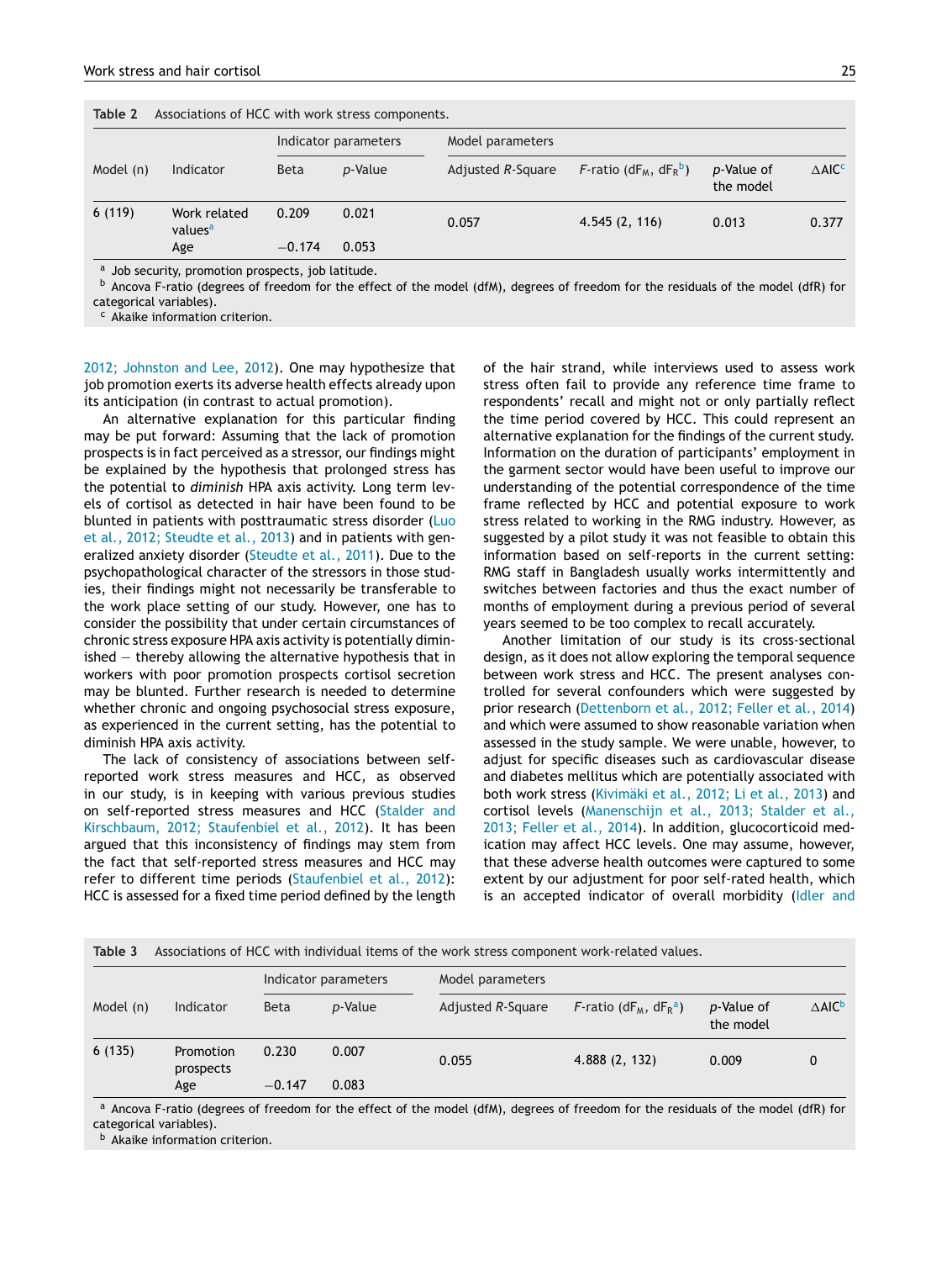<span id="page-7-0"></span>Benyamini, 1997). Furthermore, the study participants were young, and prevalences of cardiovascular disease or diabetes mellitus would thus likely be low and may therefore only have limited effects on our estimates. Possibly, our study had limited statistical power because HCC showed very little variance (SD 2.58 pg/mg) and a restricted range (0.53—18.60 pg/mg) in comparison to HCC assessments reported elsewhere: Dettenborn et al. (2012), for instance, report a mean cortisol level of 16.28 (SD 10.3) pg/mg among 360 study participants in Germany. Further, the restricted variance might be explained by the fact that the group of hair-providing study participants might represent a distinct subpopulation, differing from the total sample of workers in the factory. Only 34% of the interviewed participants provided hair samples. This low response rate may be associated with selection bias (e.g., healthy worker effect). However, a healthy worker effect is not supported by our data; in fact, those providing hair samples specified significantly *poorer* health than the study participants who did not provide hair samples. Notably, the demographic characteristics of those included in these analyses largely correspond with the common demographic profile of RMG work forces [\(Paul-Majumder,](#page-8-0) [2003\).](#page-8-0) It is important to note, though, that the generalizability of our findings to other industrial settings or other employment sectors in Bangladesh still needs to be determined. Finally, our study would have benefited from a control group (e.g. a representative sample of the Bangladeshi workforce), which would have improved our ability to interpret detected HCC differences by promotional prospects. Unfortunately, inclusion of such a control group was not feasible.

In conclusion, in the present study we observed a significant association of increased HCC with good promotion prospects. Explanations of this finding may include factors that are specific to the occupational environment in the RMG setting (i.e. promotion prospects being associated with particularly high work stress). Alternatively, the findings add to recent research in other occupational settings and countries which has highlighted the adverse effects of being promoted to mental wellbeing. Thus, the perception of promotion prospects (or actual promotion) as being stressful might generalize beyond the RMG setting rather than representing a contextual peculiarity. Further research from ethnic and culturally diverse occupational settings is needed to test this hypothesis, to shed light on the reproducibility of our findings and to improve our understanding of the psychobiological implications of employment circumstances across cultures and contexts.

#### **Role of the funding source**

The institutes of MS, RY, JL, OR, CS, HA, JEF, AL had financial support from the study sponsor, the German Research Foundation. The German Research Foundation was not involved in the study design; in the collection, analysis, and interpretation of data; in the writing of the report; and in the decision to submit the paper for publication  $-$  all researchers are independent of the funder.

#### **Conflict of interest**

None declared.

#### **Acknowledgements**

The authors are grateful to the research assistants Mr. Syed A.K. Shifat Ahmed, Mariz Sintaha, Md Ahrafuzzaman Sapon, Dr. Tarannum Ferdous, Rakibul Islam, Warda Ashraf, and Nazmul Huda whose committed efforts are highly appreciated. The research team wishes to express gratitude to the factory owner and management for their willingness to cooperate.

#### **References**

- Ahmed, M.U., Ahmed, R., 2011. [Apparel](http://refhub.elsevier.com/S0306-4530(14)00305-9/sbref0005) [Export](http://refhub.elsevier.com/S0306-4530(14)00305-9/sbref0005) [Statistics](http://refhub.elsevier.com/S0306-4530(14)00305-9/sbref0005) [of](http://refhub.elsevier.com/S0306-4530(14)00305-9/sbref0005) [Bangladesh.](http://refhub.elsevier.com/S0306-4530(14)00305-9/sbref0005) [Institute](http://refhub.elsevier.com/S0306-4530(14)00305-9/sbref0005) [of](http://refhub.elsevier.com/S0306-4530(14)00305-9/sbref0005) [Apparel](http://refhub.elsevier.com/S0306-4530(14)00305-9/sbref0005) [Research](http://refhub.elsevier.com/S0306-4530(14)00305-9/sbref0005) [&](http://refhub.elsevier.com/S0306-4530(14)00305-9/sbref0005) [Technology](http://refhub.elsevier.com/S0306-4530(14)00305-9/sbref0005) [\(iART\),](http://refhub.elsevier.com/S0306-4530(14)00305-9/sbref0005) [Dhaka.](http://refhub.elsevier.com/S0306-4530(14)00305-9/sbref0005)
- Ashraf, H.M., Strümpell, C., 2011. [Stress](http://refhub.elsevier.com/S0306-4530(14)00305-9/sbref0010) [and](http://refhub.elsevier.com/S0306-4530(14)00305-9/sbref0010) [modern](http://refhub.elsevier.com/S0306-4530(14)00305-9/sbref0010) [work:](http://refhub.elsevier.com/S0306-4530(14)00305-9/sbref0010) [ethno](http://refhub.elsevier.com/S0306-4530(14)00305-9/sbref0010)[graphic](http://refhub.elsevier.com/S0306-4530(14)00305-9/sbref0010) [perspectives](http://refhub.elsevier.com/S0306-4530(14)00305-9/sbref0010) [from](http://refhub.elsevier.com/S0306-4530(14)00305-9/sbref0010) [industries](http://refhub.elsevier.com/S0306-4530(14)00305-9/sbref0010) [in](http://refhub.elsevier.com/S0306-4530(14)00305-9/sbref0010) [Bangladesh.](http://refhub.elsevier.com/S0306-4530(14)00305-9/sbref0010) [Vienn.](http://refhub.elsevier.com/S0306-4530(14)00305-9/sbref0010) [Ethnomed.](http://refhub.elsevier.com/S0306-4530(14)00305-9/sbref0010) [Newsl.](http://refhub.elsevier.com/S0306-4530(14)00305-9/sbref0010) [13,](http://refhub.elsevier.com/S0306-4530(14)00305-9/sbref0010) [24—33.](http://refhub.elsevier.com/S0306-4530(14)00305-9/sbref0010)
- Bajaj, V., 2010. [Bangladesh,](http://refhub.elsevier.com/S0306-4530(14)00305-9/sbref0015) [with](http://refhub.elsevier.com/S0306-4530(14)00305-9/sbref0015) [low](http://refhub.elsevier.com/S0306-4530(14)00305-9/sbref0015) [pay,](http://refhub.elsevier.com/S0306-4530(14)00305-9/sbref0015) [moves](http://refhub.elsevier.com/S0306-4530(14)00305-9/sbref0015) [in](http://refhub.elsevier.com/S0306-4530(14)00305-9/sbref0015) [on](http://refhub.elsevier.com/S0306-4530(14)00305-9/sbref0015) [China.](http://refhub.elsevier.com/S0306-4530(14)00305-9/sbref0015) [New](http://refhub.elsevier.com/S0306-4530(14)00305-9/sbref0015) [York](http://refhub.elsevier.com/S0306-4530(14)00305-9/sbref0015) [Times](http://refhub.elsevier.com/S0306-4530(14)00305-9/sbref0015) [July](http://refhub.elsevier.com/S0306-4530(14)00305-9/sbref0015) [17,](http://refhub.elsevier.com/S0306-4530(14)00305-9/sbref0015) [A1.](http://refhub.elsevier.com/S0306-4530(14)00305-9/sbref0015)
- Boyce, C.J., Oswald, A.J., 2012. [Do](http://refhub.elsevier.com/S0306-4530(14)00305-9/sbref0020) [people](http://refhub.elsevier.com/S0306-4530(14)00305-9/sbref0020) [become](http://refhub.elsevier.com/S0306-4530(14)00305-9/sbref0020) [healthier](http://refhub.elsevier.com/S0306-4530(14)00305-9/sbref0020) [after](http://refhub.elsevier.com/S0306-4530(14)00305-9/sbref0020) [being](http://refhub.elsevier.com/S0306-4530(14)00305-9/sbref0020) [promoted?](http://refhub.elsevier.com/S0306-4530(14)00305-9/sbref0020) [Health](http://refhub.elsevier.com/S0306-4530(14)00305-9/sbref0020) [Econ.](http://refhub.elsevier.com/S0306-4530(14)00305-9/sbref0020) [596,](http://refhub.elsevier.com/S0306-4530(14)00305-9/sbref0020) [580—596.](http://refhub.elsevier.com/S0306-4530(14)00305-9/sbref0020)
- Chandola, T., Heraclides, A., Kumari, M., 2010. [Psychophysiological](http://refhub.elsevier.com/S0306-4530(14)00305-9/sbref0025) [biomarkers](http://refhub.elsevier.com/S0306-4530(14)00305-9/sbref0025) [of](http://refhub.elsevier.com/S0306-4530(14)00305-9/sbref0025) [workplace](http://refhub.elsevier.com/S0306-4530(14)00305-9/sbref0025) [stressors.](http://refhub.elsevier.com/S0306-4530(14)00305-9/sbref0025) [Neurosci.](http://refhub.elsevier.com/S0306-4530(14)00305-9/sbref0025) [Biobehav.](http://refhub.elsevier.com/S0306-4530(14)00305-9/sbref0025) [Rev.](http://refhub.elsevier.com/S0306-4530(14)00305-9/sbref0025) [35,](http://refhub.elsevier.com/S0306-4530(14)00305-9/sbref0025) [51—57.](http://refhub.elsevier.com/S0306-4530(14)00305-9/sbref0025)
- Chida, Y., Steptoe, A., 2009. [Cortisol](http://refhub.elsevier.com/S0306-4530(14)00305-9/sbref0030) [awakening](http://refhub.elsevier.com/S0306-4530(14)00305-9/sbref0030) [response](http://refhub.elsevier.com/S0306-4530(14)00305-9/sbref0030) [and](http://refhub.elsevier.com/S0306-4530(14)00305-9/sbref0030) [psy](http://refhub.elsevier.com/S0306-4530(14)00305-9/sbref0030)[chosocial](http://refhub.elsevier.com/S0306-4530(14)00305-9/sbref0030) [factors:](http://refhub.elsevier.com/S0306-4530(14)00305-9/sbref0030) [a](http://refhub.elsevier.com/S0306-4530(14)00305-9/sbref0030) [systematic](http://refhub.elsevier.com/S0306-4530(14)00305-9/sbref0030) [review](http://refhub.elsevier.com/S0306-4530(14)00305-9/sbref0030) [and](http://refhub.elsevier.com/S0306-4530(14)00305-9/sbref0030) [meta-analysis.](http://refhub.elsevier.com/S0306-4530(14)00305-9/sbref0030) [Biol.](http://refhub.elsevier.com/S0306-4530(14)00305-9/sbref0030) [Psychol.](http://refhub.elsevier.com/S0306-4530(14)00305-9/sbref0030) [80,](http://refhub.elsevier.com/S0306-4530(14)00305-9/sbref0030) [265—278.](http://refhub.elsevier.com/S0306-4530(14)00305-9/sbref0030)
- Chun, C.-A., Moos, R.H., Cronkite, R.C., 2006. [Culture:](http://refhub.elsevier.com/S0306-4530(14)00305-9/sbref0035) [a](http://refhub.elsevier.com/S0306-4530(14)00305-9/sbref0035) [funda](http://refhub.elsevier.com/S0306-4530(14)00305-9/sbref0035)[mental](http://refhub.elsevier.com/S0306-4530(14)00305-9/sbref0035) [context](http://refhub.elsevier.com/S0306-4530(14)00305-9/sbref0035) [for](http://refhub.elsevier.com/S0306-4530(14)00305-9/sbref0035) [the](http://refhub.elsevier.com/S0306-4530(14)00305-9/sbref0035) [stress](http://refhub.elsevier.com/S0306-4530(14)00305-9/sbref0035) [and](http://refhub.elsevier.com/S0306-4530(14)00305-9/sbref0035) [coping](http://refhub.elsevier.com/S0306-4530(14)00305-9/sbref0035) [paradigm.](http://refhub.elsevier.com/S0306-4530(14)00305-9/sbref0035) [In:](http://refhub.elsevier.com/S0306-4530(14)00305-9/sbref0035) [Wong,](http://refhub.elsevier.com/S0306-4530(14)00305-9/sbref0035) [P.,](http://refhub.elsevier.com/S0306-4530(14)00305-9/sbref0035) [Wong,](http://refhub.elsevier.com/S0306-4530(14)00305-9/sbref0035) [L.,](http://refhub.elsevier.com/S0306-4530(14)00305-9/sbref0035) [Lonner,](http://refhub.elsevier.com/S0306-4530(14)00305-9/sbref0035) [W.](http://refhub.elsevier.com/S0306-4530(14)00305-9/sbref0035) [\(Eds.\),](http://refhub.elsevier.com/S0306-4530(14)00305-9/sbref0035) [Handbook](http://refhub.elsevier.com/S0306-4530(14)00305-9/sbref0035) [of](http://refhub.elsevier.com/S0306-4530(14)00305-9/sbref0035) [Multicultural](http://refhub.elsevier.com/S0306-4530(14)00305-9/sbref0035) [Perspec](http://refhub.elsevier.com/S0306-4530(14)00305-9/sbref0035)[tives](http://refhub.elsevier.com/S0306-4530(14)00305-9/sbref0035) [on](http://refhub.elsevier.com/S0306-4530(14)00305-9/sbref0035) [Stress](http://refhub.elsevier.com/S0306-4530(14)00305-9/sbref0035) [and](http://refhub.elsevier.com/S0306-4530(14)00305-9/sbref0035) [Coping.](http://refhub.elsevier.com/S0306-4530(14)00305-9/sbref0035) [Springer,](http://refhub.elsevier.com/S0306-4530(14)00305-9/sbref0035) [New](http://refhub.elsevier.com/S0306-4530(14)00305-9/sbref0035) [York,](http://refhub.elsevier.com/S0306-4530(14)00305-9/sbref0035) [pp.](http://refhub.elsevier.com/S0306-4530(14)00305-9/sbref0035) [29](http://refhub.elsevier.com/S0306-4530(14)00305-9/sbref0035)—[53.](http://refhub.elsevier.com/S0306-4530(14)00305-9/sbref0035)
- Dettenborn, L., Tietze, A., Bruckner, F., Kirschbaum, C., 2010. [Higher](http://refhub.elsevier.com/S0306-4530(14)00305-9/sbref0040) [cortisol](http://refhub.elsevier.com/S0306-4530(14)00305-9/sbref0040) [content](http://refhub.elsevier.com/S0306-4530(14)00305-9/sbref0040) [in](http://refhub.elsevier.com/S0306-4530(14)00305-9/sbref0040) [hair](http://refhub.elsevier.com/S0306-4530(14)00305-9/sbref0040) [among](http://refhub.elsevier.com/S0306-4530(14)00305-9/sbref0040) [long-term](http://refhub.elsevier.com/S0306-4530(14)00305-9/sbref0040) [unemployed](http://refhub.elsevier.com/S0306-4530(14)00305-9/sbref0040) [individuals](http://refhub.elsevier.com/S0306-4530(14)00305-9/sbref0040) [compared](http://refhub.elsevier.com/S0306-4530(14)00305-9/sbref0040) [to](http://refhub.elsevier.com/S0306-4530(14)00305-9/sbref0040) [controls.](http://refhub.elsevier.com/S0306-4530(14)00305-9/sbref0040) [Psychoneuroendocrinology](http://refhub.elsevier.com/S0306-4530(14)00305-9/sbref0040) [35,](http://refhub.elsevier.com/S0306-4530(14)00305-9/sbref0040) [1404](http://refhub.elsevier.com/S0306-4530(14)00305-9/sbref0040)—[1409.](http://refhub.elsevier.com/S0306-4530(14)00305-9/sbref0040)
- Dettenborn, L., Tietze, A., Kirschbaum, C., Stalder, T., 2012. [The](http://refhub.elsevier.com/S0306-4530(14)00305-9/sbref0045) [assessment](http://refhub.elsevier.com/S0306-4530(14)00305-9/sbref0045) [of](http://refhub.elsevier.com/S0306-4530(14)00305-9/sbref0045) [cortisol](http://refhub.elsevier.com/S0306-4530(14)00305-9/sbref0045) [in](http://refhub.elsevier.com/S0306-4530(14)00305-9/sbref0045) [human](http://refhub.elsevier.com/S0306-4530(14)00305-9/sbref0045) [hair:](http://refhub.elsevier.com/S0306-4530(14)00305-9/sbref0045) [associations](http://refhub.elsevier.com/S0306-4530(14)00305-9/sbref0045) [with](http://refhub.elsevier.com/S0306-4530(14)00305-9/sbref0045) [sociodemographic](http://refhub.elsevier.com/S0306-4530(14)00305-9/sbref0045) [variables](http://refhub.elsevier.com/S0306-4530(14)00305-9/sbref0045) [and](http://refhub.elsevier.com/S0306-4530(14)00305-9/sbref0045) [potential](http://refhub.elsevier.com/S0306-4530(14)00305-9/sbref0045) [confounders.](http://refhub.elsevier.com/S0306-4530(14)00305-9/sbref0045) [Stress](http://refhub.elsevier.com/S0306-4530(14)00305-9/sbref0045) [15,](http://refhub.elsevier.com/S0306-4530(14)00305-9/sbref0045) [578](http://refhub.elsevier.com/S0306-4530(14)00305-9/sbref0045)—[588.](http://refhub.elsevier.com/S0306-4530(14)00305-9/sbref0045)
- Ethirajan, A., 2012. Bangladesh clothing industry struggles with less pliable workforce [WWW document]. BBC News <http://www.bbc.co.uk/news/business-18719078> (accessed 08.01.12).
- European Foundation for the Improvement of Living and Working Conditions, 2006. [Fourth](http://refhub.elsevier.com/S0306-4530(14)00305-9/sbref0055) [European](http://refhub.elsevier.com/S0306-4530(14)00305-9/sbref0055) [Working](http://refhub.elsevier.com/S0306-4530(14)00305-9/sbref0055) [Conditions](http://refhub.elsevier.com/S0306-4530(14)00305-9/sbref0055) [Survey.](http://refhub.elsevier.com/S0306-4530(14)00305-9/sbref0055) [European](http://refhub.elsevier.com/S0306-4530(14)00305-9/sbref0055) [Foundation](http://refhub.elsevier.com/S0306-4530(14)00305-9/sbref0055) [for](http://refhub.elsevier.com/S0306-4530(14)00305-9/sbref0055) [the](http://refhub.elsevier.com/S0306-4530(14)00305-9/sbref0055) [Improvement](http://refhub.elsevier.com/S0306-4530(14)00305-9/sbref0055) [of](http://refhub.elsevier.com/S0306-4530(14)00305-9/sbref0055) [Living](http://refhub.elsevier.com/S0306-4530(14)00305-9/sbref0055) [and](http://refhub.elsevier.com/S0306-4530(14)00305-9/sbref0055) [Working](http://refhub.elsevier.com/S0306-4530(14)00305-9/sbref0055) [Conditions,](http://refhub.elsevier.com/S0306-4530(14)00305-9/sbref0055) [Dublin.](http://refhub.elsevier.com/S0306-4530(14)00305-9/sbref0055)
- Feller, S., Vigl, M., Bergmann, M.M., Boeing, H., Kirschbaum, C., Stalder, T., 2014. [Predictors](http://refhub.elsevier.com/S0306-4530(14)00305-9/sbref0060) [of](http://refhub.elsevier.com/S0306-4530(14)00305-9/sbref0060) [hair](http://refhub.elsevier.com/S0306-4530(14)00305-9/sbref0060) [cortisol](http://refhub.elsevier.com/S0306-4530(14)00305-9/sbref0060) [concentrations](http://refhub.elsevier.com/S0306-4530(14)00305-9/sbref0060) [in](http://refhub.elsevier.com/S0306-4530(14)00305-9/sbref0060) [older](http://refhub.elsevier.com/S0306-4530(14)00305-9/sbref0060) [adults.](http://refhub.elsevier.com/S0306-4530(14)00305-9/sbref0060) [Psychoneuroendocrinology](http://refhub.elsevier.com/S0306-4530(14)00305-9/sbref0060) [39,](http://refhub.elsevier.com/S0306-4530(14)00305-9/sbref0060) [132—140.](http://refhub.elsevier.com/S0306-4530(14)00305-9/sbref0060)
- Gao, W., Stalder, T., Foley, P., Rauh, M., Deng, H., Kirschbaum, C., 2013. [Quantitative](http://refhub.elsevier.com/S0306-4530(14)00305-9/sbref0065) [analysis](http://refhub.elsevier.com/S0306-4530(14)00305-9/sbref0065) [of](http://refhub.elsevier.com/S0306-4530(14)00305-9/sbref0065) [steroid](http://refhub.elsevier.com/S0306-4530(14)00305-9/sbref0065) [hormones](http://refhub.elsevier.com/S0306-4530(14)00305-9/sbref0065) [in](http://refhub.elsevier.com/S0306-4530(14)00305-9/sbref0065) [human](http://refhub.elsevier.com/S0306-4530(14)00305-9/sbref0065) [hair](http://refhub.elsevier.com/S0306-4530(14)00305-9/sbref0065) [using](http://refhub.elsevier.com/S0306-4530(14)00305-9/sbref0065) [a](http://refhub.elsevier.com/S0306-4530(14)00305-9/sbref0065) [column-switching](http://refhub.elsevier.com/S0306-4530(14)00305-9/sbref0065) [LC-APCI-MS/MS](http://refhub.elsevier.com/S0306-4530(14)00305-9/sbref0065) [assay.](http://refhub.elsevier.com/S0306-4530(14)00305-9/sbref0065) [J.](http://refhub.elsevier.com/S0306-4530(14)00305-9/sbref0065) [Chromatogr.](http://refhub.elsevier.com/S0306-4530(14)00305-9/sbref0065) [B:](http://refhub.elsevier.com/S0306-4530(14)00305-9/sbref0065) [Anal.](http://refhub.elsevier.com/S0306-4530(14)00305-9/sbref0065) [Technol.](http://refhub.elsevier.com/S0306-4530(14)00305-9/sbref0065) [Biomed.](http://refhub.elsevier.com/S0306-4530(14)00305-9/sbref0065) [Life](http://refhub.elsevier.com/S0306-4530(14)00305-9/sbref0065) [Sci.](http://refhub.elsevier.com/S0306-4530(14)00305-9/sbref0065) [928,](http://refhub.elsevier.com/S0306-4530(14)00305-9/sbref0065) [1](http://refhub.elsevier.com/S0306-4530(14)00305-9/sbref0065)—[8.](http://refhub.elsevier.com/S0306-4530(14)00305-9/sbref0065)
- Hansen, A.M., Larsen, A.D., Rugulies, R., Garde, A.H., Knudsen, L.E., 2009. [A](http://refhub.elsevier.com/S0306-4530(14)00305-9/sbref0070) [review](http://refhub.elsevier.com/S0306-4530(14)00305-9/sbref0070) [of](http://refhub.elsevier.com/S0306-4530(14)00305-9/sbref0070) [the](http://refhub.elsevier.com/S0306-4530(14)00305-9/sbref0070) [effect](http://refhub.elsevier.com/S0306-4530(14)00305-9/sbref0070) [of](http://refhub.elsevier.com/S0306-4530(14)00305-9/sbref0070) [the](http://refhub.elsevier.com/S0306-4530(14)00305-9/sbref0070) [psychosocial](http://refhub.elsevier.com/S0306-4530(14)00305-9/sbref0070) [working](http://refhub.elsevier.com/S0306-4530(14)00305-9/sbref0070) [environment](http://refhub.elsevier.com/S0306-4530(14)00305-9/sbref0070) [on](http://refhub.elsevier.com/S0306-4530(14)00305-9/sbref0070) [physiological](http://refhub.elsevier.com/S0306-4530(14)00305-9/sbref0070) [changes](http://refhub.elsevier.com/S0306-4530(14)00305-9/sbref0070) [in](http://refhub.elsevier.com/S0306-4530(14)00305-9/sbref0070) [blood](http://refhub.elsevier.com/S0306-4530(14)00305-9/sbref0070) [and](http://refhub.elsevier.com/S0306-4530(14)00305-9/sbref0070) [urine.](http://refhub.elsevier.com/S0306-4530(14)00305-9/sbref0070) [Basic](http://refhub.elsevier.com/S0306-4530(14)00305-9/sbref0070) [Clin.](http://refhub.elsevier.com/S0306-4530(14)00305-9/sbref0070) [Pharmacol.](http://refhub.elsevier.com/S0306-4530(14)00305-9/sbref0070) [Toxicol.](http://refhub.elsevier.com/S0306-4530(14)00305-9/sbref0070) [105,](http://refhub.elsevier.com/S0306-4530(14)00305-9/sbref0070) [73](http://refhub.elsevier.com/S0306-4530(14)00305-9/sbref0070)—[83.](http://refhub.elsevier.com/S0306-4530(14)00305-9/sbref0070)
- Houtman, I., Jettinghoff, K., Cedilo, L., 2007. [Raising](http://refhub.elsevier.com/S0306-4530(14)00305-9/sbref0075) [Awareness](http://refhub.elsevier.com/S0306-4530(14)00305-9/sbref0075) [of](http://refhub.elsevier.com/S0306-4530(14)00305-9/sbref0075) [Stress](http://refhub.elsevier.com/S0306-4530(14)00305-9/sbref0075) [at](http://refhub.elsevier.com/S0306-4530(14)00305-9/sbref0075) [Work](http://refhub.elsevier.com/S0306-4530(14)00305-9/sbref0075) [in](http://refhub.elsevier.com/S0306-4530(14)00305-9/sbref0075) [Developing](http://refhub.elsevier.com/S0306-4530(14)00305-9/sbref0075) [Countries.](http://refhub.elsevier.com/S0306-4530(14)00305-9/sbref0075) [A](http://refhub.elsevier.com/S0306-4530(14)00305-9/sbref0075) [Modern](http://refhub.elsevier.com/S0306-4530(14)00305-9/sbref0075) [Hazard](http://refhub.elsevier.com/S0306-4530(14)00305-9/sbref0075) [in](http://refhub.elsevier.com/S0306-4530(14)00305-9/sbref0075) [a](http://refhub.elsevier.com/S0306-4530(14)00305-9/sbref0075) [Tra](http://refhub.elsevier.com/S0306-4530(14)00305-9/sbref0075)[ditional](http://refhub.elsevier.com/S0306-4530(14)00305-9/sbref0075) [Working](http://refhub.elsevier.com/S0306-4530(14)00305-9/sbref0075) [Environment.](http://refhub.elsevier.com/S0306-4530(14)00305-9/sbref0075) [Advice](http://refhub.elsevier.com/S0306-4530(14)00305-9/sbref0075) [to](http://refhub.elsevier.com/S0306-4530(14)00305-9/sbref0075) [Employers](http://refhub.elsevier.com/S0306-4530(14)00305-9/sbref0075) [and](http://refhub.elsevier.com/S0306-4530(14)00305-9/sbref0075) [Worker](http://refhub.elsevier.com/S0306-4530(14)00305-9/sbref0075) [Representatives.](http://refhub.elsevier.com/S0306-4530(14)00305-9/sbref0075) [Protecting](http://refhub.elsevier.com/S0306-4530(14)00305-9/sbref0075) [Workers'](http://refhub.elsevier.com/S0306-4530(14)00305-9/sbref0075) [Health](http://refhub.elsevier.com/S0306-4530(14)00305-9/sbref0075) [Series](http://refhub.elsevier.com/S0306-4530(14)00305-9/sbref0075) [No.](http://refhub.elsevier.com/S0306-4530(14)00305-9/sbref0075) [6.](http://refhub.elsevier.com/S0306-4530(14)00305-9/sbref0075) [World](http://refhub.elsevier.com/S0306-4530(14)00305-9/sbref0075) [Health](http://refhub.elsevier.com/S0306-4530(14)00305-9/sbref0075) [Organization,](http://refhub.elsevier.com/S0306-4530(14)00305-9/sbref0075) [Geneva.](http://refhub.elsevier.com/S0306-4530(14)00305-9/sbref0075)
- Idler, E.L., Benyamini, Y., 1997. [Self-rated](http://refhub.elsevier.com/S0306-4530(14)00305-9/sbref0080) [health](http://refhub.elsevier.com/S0306-4530(14)00305-9/sbref0080) [and](http://refhub.elsevier.com/S0306-4530(14)00305-9/sbref0080) [mortality:](http://refhub.elsevier.com/S0306-4530(14)00305-9/sbref0080) [a](http://refhub.elsevier.com/S0306-4530(14)00305-9/sbref0080) [review](http://refhub.elsevier.com/S0306-4530(14)00305-9/sbref0080) [of](http://refhub.elsevier.com/S0306-4530(14)00305-9/sbref0080) [twenty-seven](http://refhub.elsevier.com/S0306-4530(14)00305-9/sbref0080) [community](http://refhub.elsevier.com/S0306-4530(14)00305-9/sbref0080) [studies.](http://refhub.elsevier.com/S0306-4530(14)00305-9/sbref0080) [J.](http://refhub.elsevier.com/S0306-4530(14)00305-9/sbref0080) [Health](http://refhub.elsevier.com/S0306-4530(14)00305-9/sbref0080) [Soc.](http://refhub.elsevier.com/S0306-4530(14)00305-9/sbref0080) [Behav.](http://refhub.elsevier.com/S0306-4530(14)00305-9/sbref0080) [38,](http://refhub.elsevier.com/S0306-4530(14)00305-9/sbref0080) [21](http://refhub.elsevier.com/S0306-4530(14)00305-9/sbref0080)—[37.](http://refhub.elsevier.com/S0306-4530(14)00305-9/sbref0080)